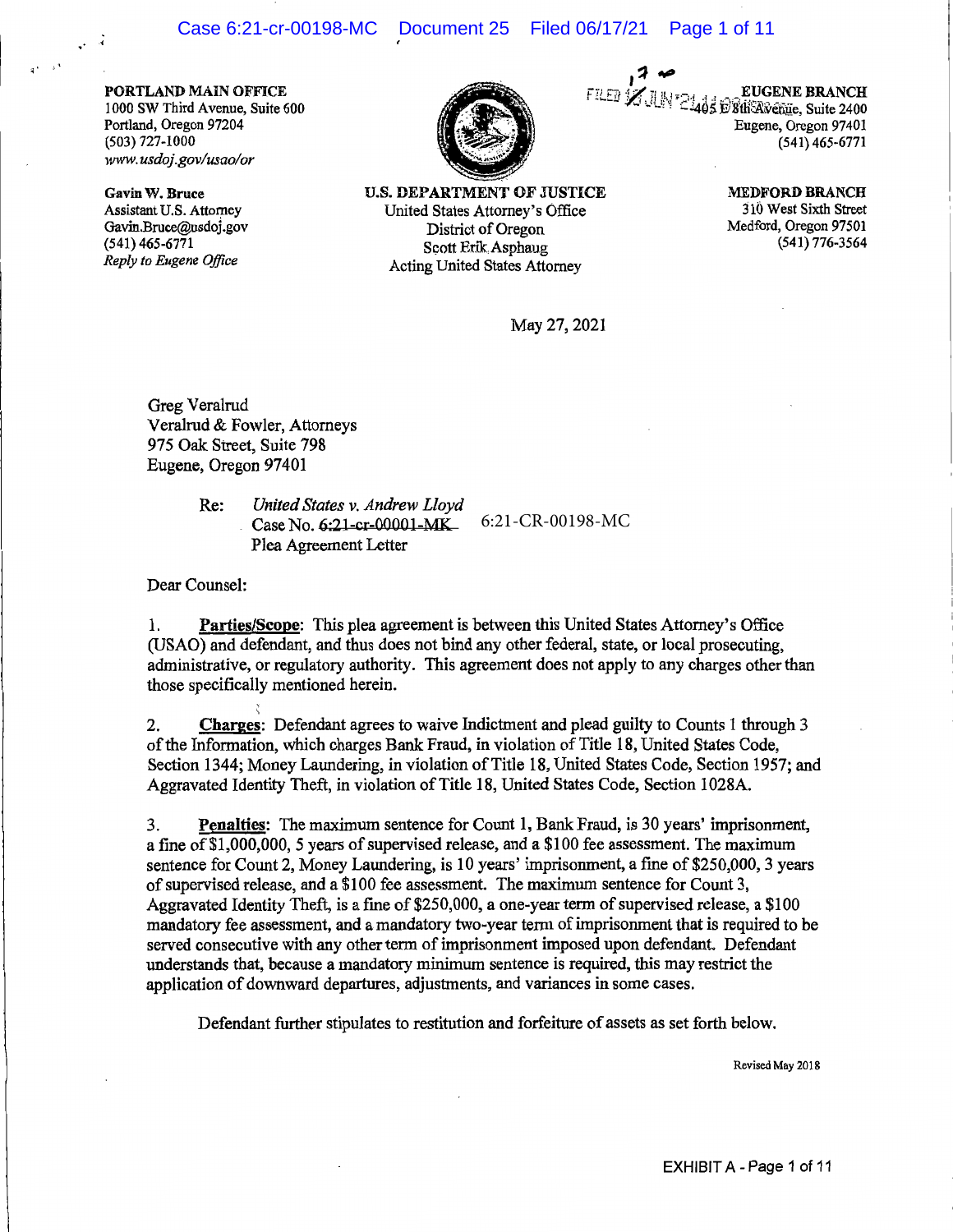Greg Veralrud Re: Andrew Lloyd Plea Agreement Letter Page 2 May 27, 2021

4. **Dismissal/No Prosecution:** The USAO will move at the time of sentencing to dismiss any remaining counts against defendant. The USAO further agrees not to bring additional charges against defendant in the District of Oregon arising out of this investigation, known to the USAO at the time of this agreement.

5. **Elements and Factual Basis:** In order for defendant to be found guilty of Counts 1 through 3 of the Information, the government must prove the following elements beyond a reasonable doubt:

Bank Fraud

 $\rightarrow$   $\rightarrow$ 

 $\tau^{i-1/4}$ 

- (1) The defendant knowingly executed a scheme to defraud a financial institution as to a material matter;
- (2) The defendant did so with the intent to defraud the financial institution; and
- (3) Third, the financial institution was insured by the Federal Deposit Insurance Corporation.

Money Laundering

- (I) The defendant knowingly engaged or attempted to engage in a monetary transaction;
- (2) The defendant knew the transaction involved criminally derived property;
- (3) The property had a value greater than \$10,000;
- (4) The property was, in fact, derived from Bank Fraud in violation of 18 U.S.C. § 1344; and
- (5) The transaction occurred in the United States.

Aggravated Identity Theft

- (1) The defendant knowingly transferred, possessed, and used without legal authority a means of identification of another;
- (2) The defendant knew that the means of identification belonged to a real person; and
- (3) The defendant did so during and in relation to a violation of bank fraud, 18 U.S.C. § 1344.

Defendant admits the elements of the offense alleged in Counts 1 through 3 of the Information. Defendant has committed each of the elements of the crime to which he is pleading guilty and admits there is a factual basis for defendant's guilty plea. Defendant further admits that the following facts are true and undisputed: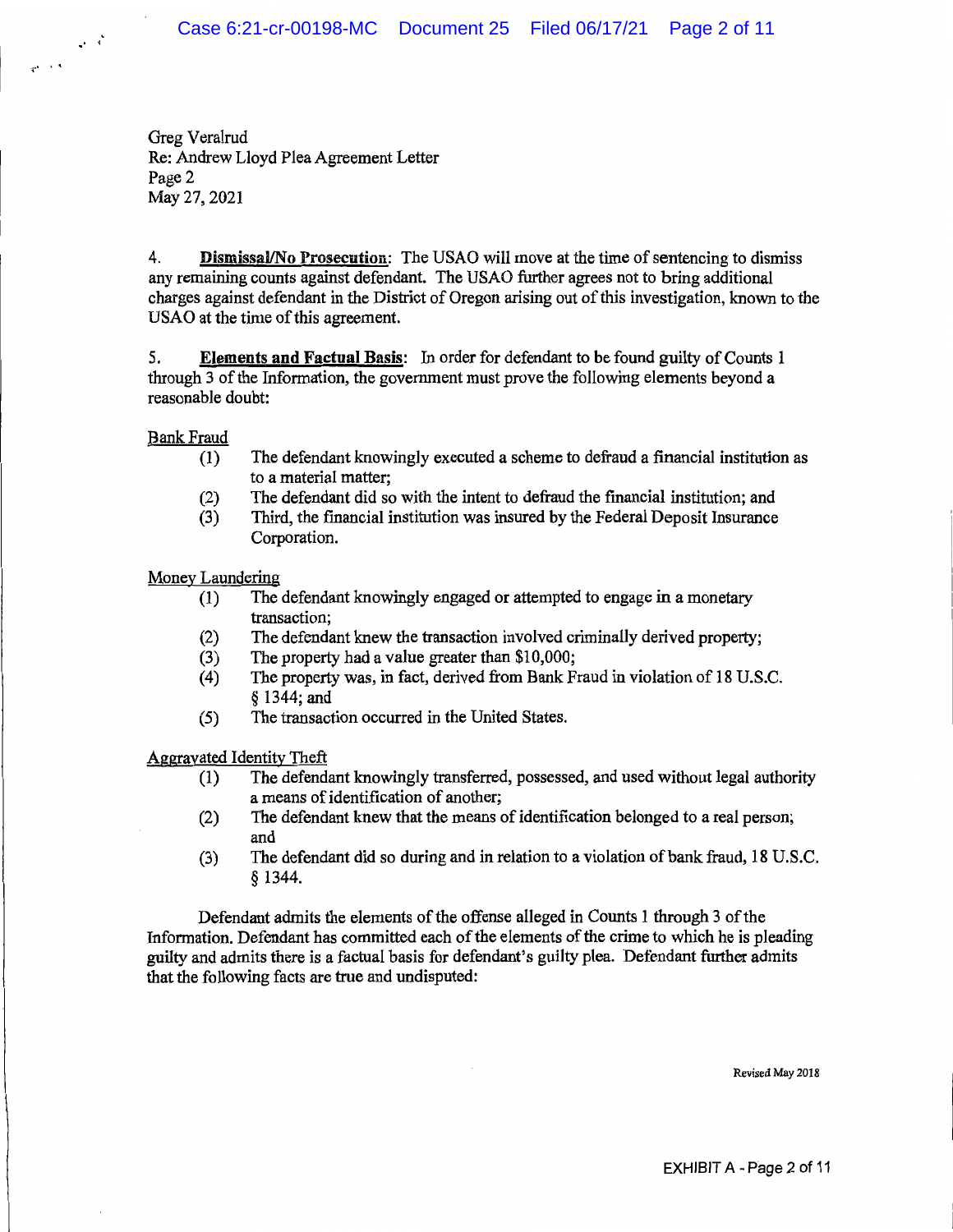Greg Veralrud Re: Andrew Lloyd Plea Agreement Letter Page 3 May 27, 2021

 $\mathcal{L}^{(1)}$ 

 $\mathbf{q}^{(k-1)/2}$ 

In October 2020, federal agents initiated an investigation into Andrew Lloyd based on information that suggested he fraudulently applied for Paycheck Protection Program (PPP) loans and Economic Injury Disaster Loans (EIDL) at multiple financial institutions.

On March 27, 2020, President Trump signed the Coronavirus Aid, Relief, and Economic Security (CARES) Act into law. That statute, along with the Coronavirus Preparedness and Response Supplemental Appropriations Act, authorized the Small Business. Administration (SBA) to provide EIDLs of up to \$2 million to eligible small businesses experiencing substantial financial disruption due to the COVID-19 pandemic. In addition, the CARES Act authorized the SBA to issue advances of up to \$10,000 to small businesses within three days of applying for an EIDL. The amount of the advance is determined by the number of employees the applicant certifies having. The advances do not have to be repaid.

The CARES Act also created the Paycheck Protection Program, which authorized the SBA to guarantee loans of up to \$10,000,000 to qualifying employers without collateral or personal guarantees from the borrowers. In order to obtain a PPP loan, the Act required borrowers to certify, among other things, that the borrowed funds would be used to retain workers and maintain payroll or make mortgage payments, lease payments, and utility payments.

Starting in April 2020, Lloyd began submitting EIDL and PPP loan applications to multiple financial institutions and the SBA. Lloyd used numerous business names to apply for the loans, as well as using the names and personal identifying information of his relatives and business associates without consent to complete the applications. Lloyd applied for loans through entities such as Albany Home Care Services, Keystone Pacific, Intermountain Shipping, Hilltop Construction, Schort-Lee Construction, and Myrtle Creek Construction.

To complete the loan applications, Lloyd submitted false documentation to justify the amount of the loan requested. Many of the loans included an IRS form 944, which listed 2019 wages paid by the entities. The wages allegedly paid varied from \$3 million to over \$4. 7 million. The loan applications also included a list of between 56 and 64 employees and the amount paid to each employee. In one PPP loan application for Keystone Pacific Management, Inc., Lloyd included a list of the same fifty-six employees, in the same order, that were listed in the Albany Home Care Services application, plus eight additional names added at the bottom of the list.

The IRS form 944, the total amount of wages and earnings, the employee names, and the amount of wages paid to each employee, were all created by Lloyd and false.

On the PPP Loan application for Schort Lee Construction, Lloyd used a coconspirator's personal identifying information and business information to apply for the loan. Lloyd used the same false IRS Form 944 described above. The financial institution processed the PPP loan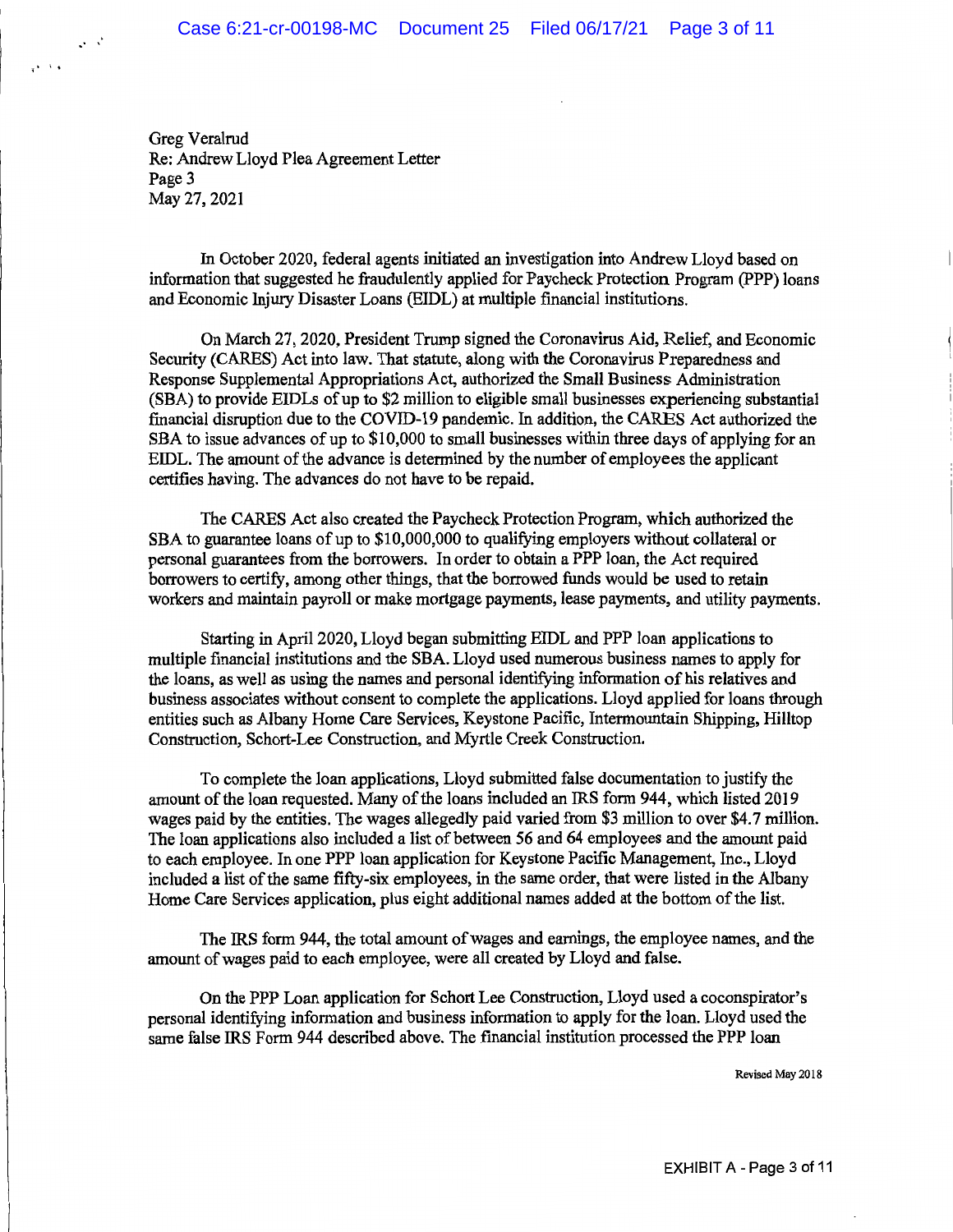Greg Veralrud Re: Andrew Lloyd Plea Agreement Letter Page 4 May 27, 2021

 $\omega/\lambda$ 

 $\mathbf{g}^{(\mathbf{k})}$  is a

application, resulting in the disbursal of a PPP loan in the amount of \$601,552 on May 8, 2021. Three days after receiving the PPP loan proceeds, and as part of the bank fraud scheme, Lloyd's coconspirator transferred via wire \$307,000 from his account to Lloyd's bank account.

In total, Lloyd submitted nine PPP loan applications, six of which were accepted, resulting in Lloyd receiving \$3,489,352.34. Lloyd also applied for numerous EIDLs, of which SBA accepted one, resulting in payments to Lloyd of \$160,000.

Upon receipt of the funds, Lloyd took one of two actions: he purchased real estate or invested in securities.

Lloyd transferred over \$1.8 million of the above-described PPP loan funds to his E\*TRADE Securities brokerage account and purchased securities. The securities Lloyd purchased substantially increased in value. In November 2020, he transferred the funds and securities to a Charles Schwab account.

In January 2021, agents seized the account, which included 15,740 shares of Tesla, Inc. purchased with proceeds of the fraud. Agents seized another account containing over \$660,000 in securities and cash in March 2021. In total, as of the date of this plea, the securities and cash seized, all of which are proceeds of the fraud, total over \$11,000,000.

In addition to securities, Lloyd purchased numerous residential rental properties with the proceeds of the fraud. In total, and as outlined in Paragraph 16 below, Lloyd purchased 25 properties in Oregon and California. All properties listed in Paragraph 16 were purchased, and in many cases improvements made on those properties, with proceeds of the fraud.

6. **Sentencing Factors:** The parties agree that the Court must first determine the applicable advisory guideline range, then determine a reasonable sentence considering that range and the factors listed in 18 U.S.C. § 3553(a). Where the parties agree that sentencing factors apply, such agreement constitutes sufficient proof to satisfy the applicable evidentiary standard.

 $111$ 

 $111$ 

 $III$ 

 $111$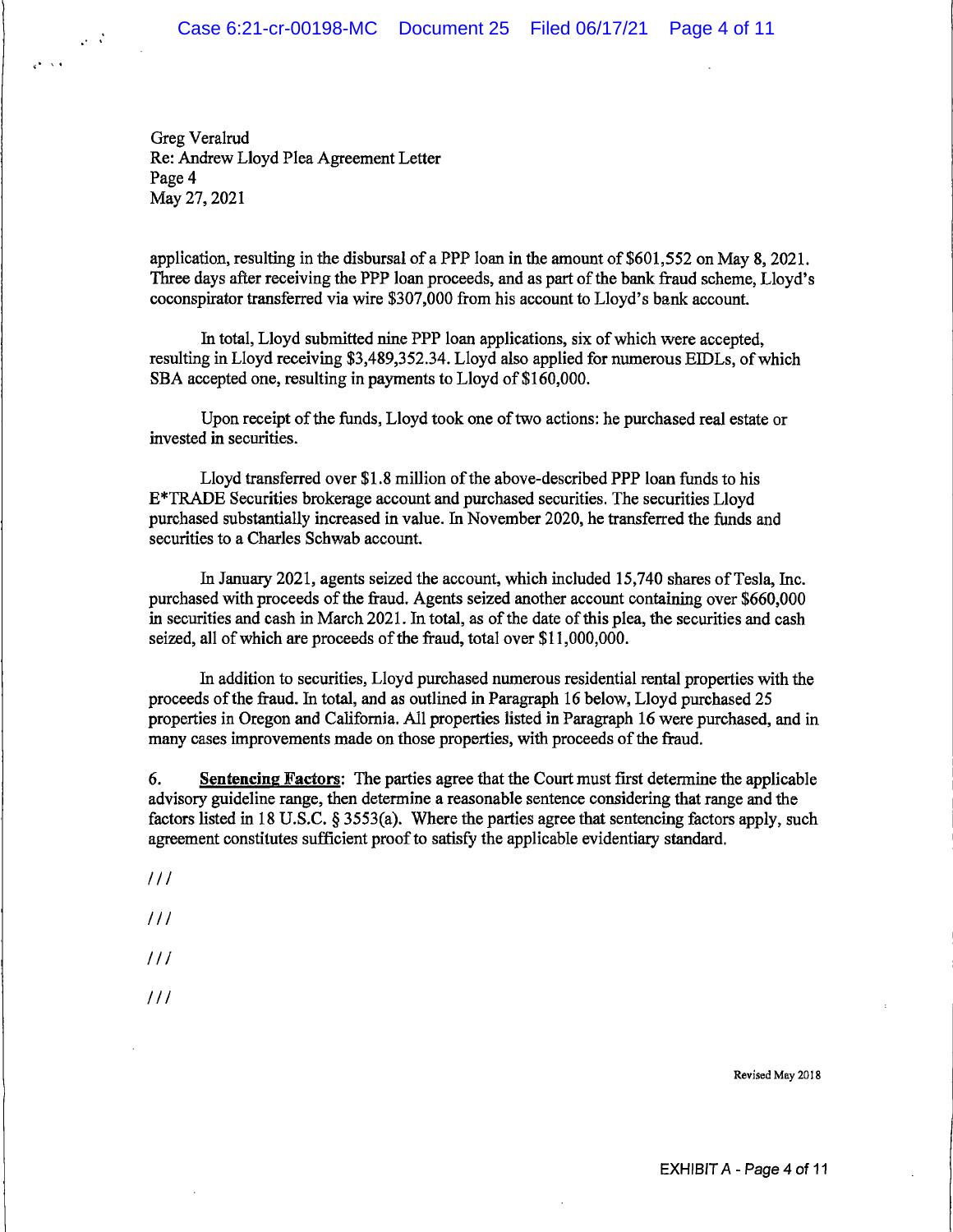Greg Veralrud Re: Andrew Lloyd Plea Agreement Letter Page 5 May 27, 2021

 $\sim 3$ 

 $\mathcal{O}(\sqrt{2})$ 

7. **Relevant Conduct:** The parties agree that defendant's base offense level for Counts One and Two is determined by application of USSG § 2S1.1(a)(1), which results in a base offense level 29. This calculation incorporates the offense level for Count 1, Bank Fraud, which the parties agree is as follows:

| <b>Enhancement</b>                          | <b>Offense Level</b> |
|---------------------------------------------|----------------------|
| Base-                                       |                      |
| USSG $\S$ 2B1.1(a)(1)                       |                      |
| $Loss-$                                     | $+18$                |
| USSG $\S$ 2B1.1(b)(1)(J)                    |                      |
| more than \$3.5 million and less than \$9.5 |                      |
| million                                     |                      |
| Sophisticated Means-                        | $+2$                 |
| USSG § 2B1.1(b)(10)(C)                      |                      |
| Over \$1 Million from Financial             | $+2$                 |
| Institutions                                |                      |
| $\vert$ USSG § 2B1.1(b)(17)                 |                      |

With the addition of the one-level increase under USSG  $\S 2S1.1(b)(2)(A)$ , the parties agree the Total Adjusted Offense Level is 30.

Defendant understands that Count 3, Aggravated Identity Theft, subjects defendant to a mandatory two-year term of imprisonment that is required to be served consecutive with any other term of imprisonment imposed upon defendant.

8. **Acceptance of Responsibility:** Defendant must demonstrate to the Court that defendant fully admits and accepts responsibility under USSG § 3E1.1 for defendant's unlawful conduct in this case. If defendant does so, the USAO will recommend a three-level reduction in defendant's offense level. The USAO reserves the right to change this recommendation if defendant, between plea and sentencing, commits any criminal offense, obstructs or attempts to obstruct justice as explained in USSG  $\S 3C1.1$ , or acts inconsistently with acceptance of responsibility as explained in USSG § 3El.l.

9. **Sentencing Recommendation:** The USAO and defense will jointly recommend a 61 month prison sentence, inclusive of the two-year mandatory minimum on Count 3, as long as defendant demonstrates an acceptance of responsibility as explained above.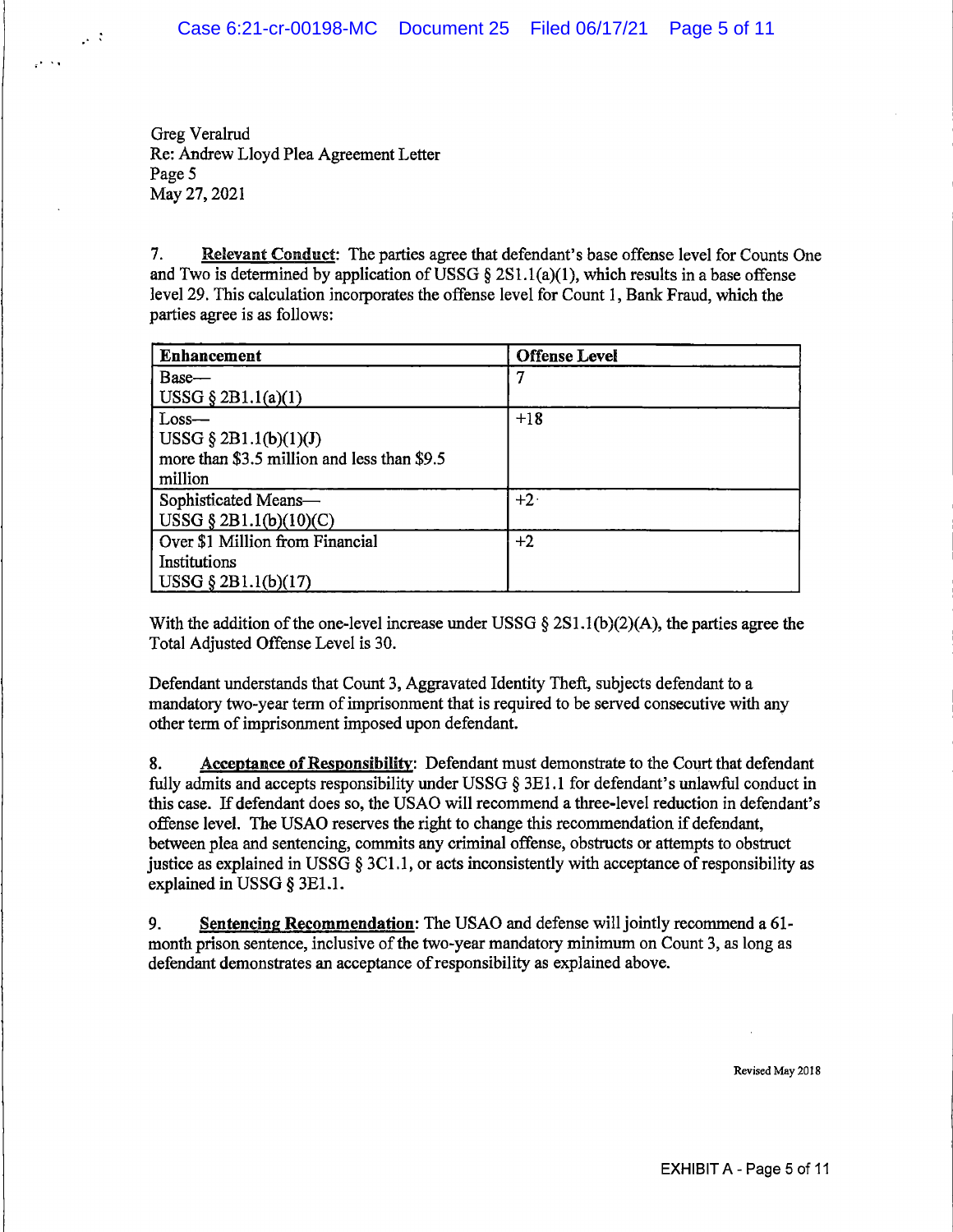Greg Veralrud Re: Andrew Lloyd Plea Agreement Letter Page 6 May 27, 2021

••I\

 $\mathcal{S}(\mathcal{S})$ 

10. **Additional Departures, Adjustments, or Variances:** The USAO agrees not to seek any upward departures, adjustments, or variances to the advisory sentencing guideline range, or to seek a sentence in excess of that range, except as specified in this agreement. The government will also agree to recommend a three-level downward variance under 18 U.S.C. § 3553 based on defendant's history and characteristics. Defendant agrees not to seek any downward departures, adjustments, or variances to the advisory sentencing guideline range under the sentencing guidelines provisions, or under 18 U.S.C. § 3553, or to seek a sentence below that range, except as specified above and in this agreement.

11. **Waiver of Appeal/Post-Conviction Relief:** Defendant knowingly and voluntarily waives the right to appeal from any aspect of the conviction and sentence on any grounds, except for a claim that: (1) the sentence imposed exceeds the statutory maximum, or (2) the Court arrives at an advisory sentencing guideline range by applying an upward departure under the provisions of Guidelines Chapters 4 or SK, or (3) the Court exercises its discretion under 18 U.S.C. § 3553(a) to impose a sentence which exceeds the advisory guideline sentencing range as determined by the Court. Should defendant seek an appeal, despite this waiver, the USAO may take any position on any issue on appeal. Defendant also waives the right to file any collateral attack, including a motion under 28 U.S.C. § 2255, challenging any aspect of the conviction or sentence on any grounds, except on grounds of ineffective assistance of counsel, and except as provided in Fed. R. Crim. P. 33 and 18 U.S.C. § 3582(c)(2). In the event that any of defendant's conviction under this agreement are vacated, the government may reinstate and/or file any other charges, and may take any position at a resentencing hearing, notwithstanding any other provision in this agreement.

12. Court Not **Bound:** The Court is not bound by the recommendations of the parties or of the presentence report (PSR) writer. Because this agreement is made under Rule  $11(c)(1)(B)$  of the Federal Rules of Criminal Procedure, defendant may not withdraw any guilty plea or rescind this plea agreement if the Court does not follow the agreements or recommendations of the parties.

13. Full Disclosure/Reservation of Rights: The USAO will fully inform the PSR writer and the Court of the facts and law related to defendant's case. Except as set forth in this agreement, the parties reserve all other rights to make sentencing recommendations and to respond to motions and arguments by the opposition.

14. **Breach of Plea Agreement:** If defendant breaches the terms of this agreement or commits any new criminal offenses between signing this agreement and sentencing, the USAO is relieved of its obligations under this agreement, but defendant may not withdraw any guilty plea.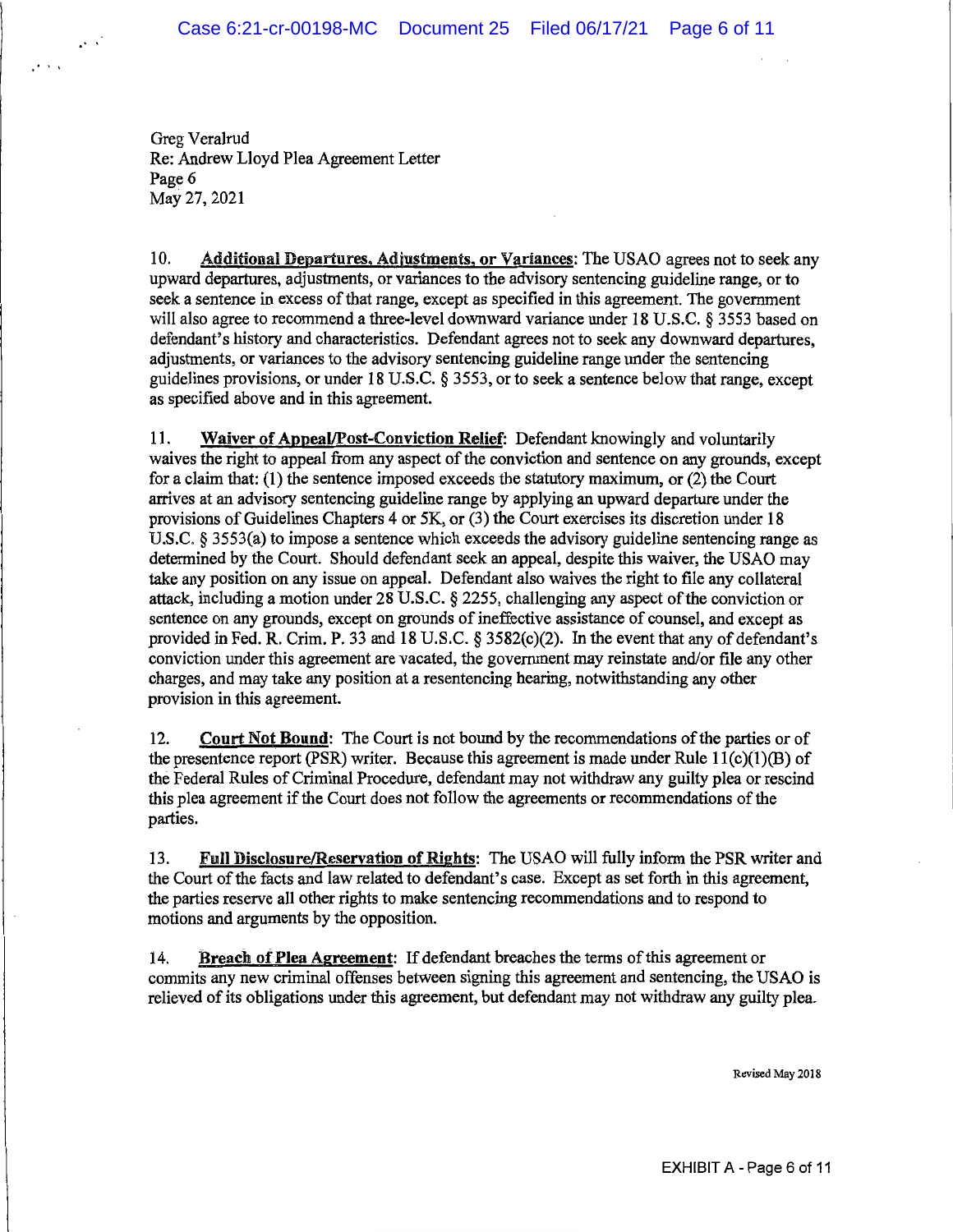Greg Veralrud Re: Andrew Lloyd Plea Agreement Letter Page 7 May 27, 2021

 $\sim$   $\sim$ 

 $\mathcal{O}(N)$  .

If defendant believes that the government has breached the plea agreement, defendant must raise any such claim before the district court, either prior to or at sentencing. If defendant fails to raise a breach claim in district court, defendant has waived any such claim and is precluded from raising a breach claim for the first time on appeal.

15. **Restitution:** Defendant agrees fully to disclose all assets in which defendant has any interest or over which defendant exercises control, directly or indirectly, including those held by a spouse, nominee, or third party. Defendant agrees to truthfully complete the Financial Disclosure Statement provided herein by the earlier of fourteen days from defendant's signature on this plea agreement or the date of defendant's entry of a guilty plea, sign it under penalty of perjury, and provide it to both the USAO and the United States Probation Office. Defendant agrees to provide updates with any material changes in circumstances, as described in 18 U.S.C. § 3664(k), within seven days of the event giving rise to the changed circumstances.

Defendant expressly authorizes the USAO to obtain a credit report on defendant. Defendant agrees to provide waivers, consents, or releases requested by the USAO to access records to verify the financial information. Defendant also authorizes the USAO to inspect and copy all fmancial documents and information held by the U.S. Probation Office.

The parties agree that defendant's failure to timely and accurately complete and sign the Financial Disclosure Statement, and any update thereto, may, in addition to any other penalty or remedy, constitute defendant's failure to accept responsibility under USSG § 3El.1.

## **Transfer of Assets**

Defendant agrees to notify the Financial Litigation Unit of the USAO before defendant transfers any interest in property with a value exceeding \$1000 owned directly or indirectly, individually or jointly, by defendant, including any interest held or owned under any name, including trusts, partnerships, and corporations.

### **Restitution**

The Court shall order restitution to each victim in the full amount of each victim's losses as determined by the Court. Defendant agrees to pay restitution for all losses caused by defendant's conduct, regardless of whether counts of the Information dealing with such losses will be dismissed as part of this plea agreement. Defendant agrees to restitution in an amount no less than \$3,649,352.34

Defendant understands and agrees that the total amount of any monetary judgment that the Court orders defendant to pay will be due and payable immediately. Defendant further understands and agrees that pursuant to 18 U.S.C. § 3614, defendant may be resentenced to any sentence which might have originally been imposed if the court determines that defendant has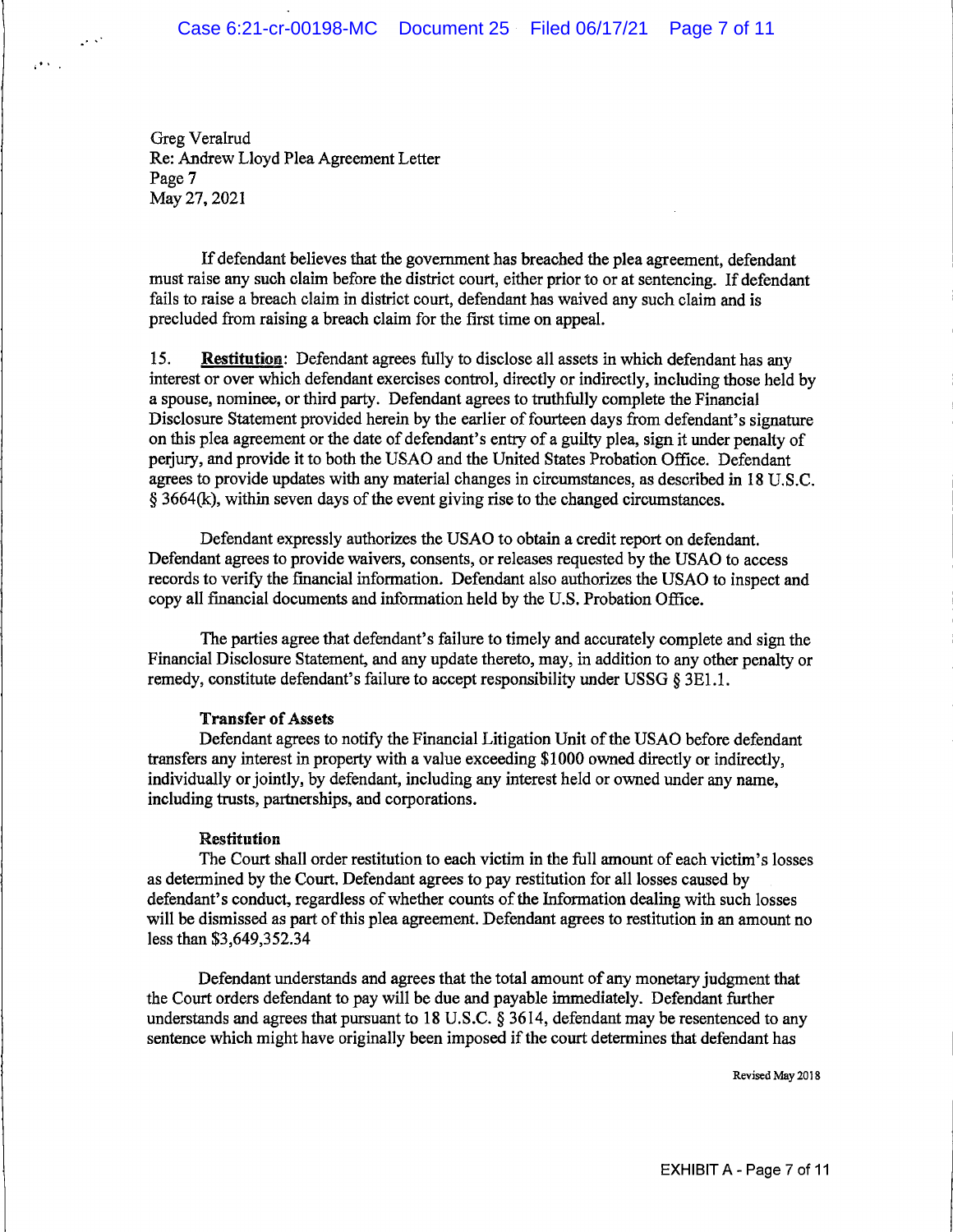Greg Veralrud Re: Andrew Lloyd Plea Agreement Letter Page **8**  May 27, 2021

 $\mathcal{O}(\mathcal{C})$ 

 $\mathcal{O}(n)$  .

knowingly and willfully refused to pay a fine or restitution as ordered or has failed to make sufficient bona fide efforts to pay a fine or restitution. Additionally, defendant understands and agrees that the government may enforce collection of any fine or restitution imposed in this case pursuant to 18 U.S.C. §§ 3572, 3613, and 3664(m), notwithstanding any initial or subsequently modified payment schedule set by the court. Defendant understands that any monetary debt defendant owes related to this matter may be included in the Treasury Offset Program to potentially offset defendant's federal retirement benefits, tax refunds, and other federal benefits.

Pursuant to 18 U.S.C.  $\S$  3612(b)(1)(F), defendant understands and agrees that until a fine or restitution order is paid in full, defendant must notify the USAO of any change in the mailing address or residence address within 30 days of the change. Further, pursuant to 18 U.S.C. § 3664(k), defendant shall notify the Court and the USAO immediately of any material change in defendant's economic circumstances that might affect defendant's ability to pay restitution, including, but not limited to, new or changed employment, increases in income, inheritances, monetary gifts, or any other acquisition of assets or money.

## **Restoration Request**

As part of the plea agreement, the USAO will submit a restoration request to the Department of Justice Asset Forfeiture and Money Laundering Section (''MLARS"). Pursuant to that request, the USAO will seek MLARS's pre-approval to apply the anticipated forfeited assets described in paragraph 16 below, with the exception of any funds or properties returned to third party claimants and expenses incurred by the government, to the anticipated restitution order described in paragraph 15 below. Defendant agrees that the funds necessary to satisfy that portion of the restitution will be transferred directly to the Clerk's Office as described below. The plea is not contingent on MLARS's approval of such request.

# 16. **Forfeiture Terms:**

A. **Assets and Authority:** By signing this agreement, defendant knowingly and voluntarily forfeits all right, title, and interest in and to all assets which are subject to forfeiture pursuant to 18 U.S.C. § 982, including the following, which defendant admits constitute the proceeds defendant obtained, directly or indirectly, as a result of defendant's criminal activity in violation of 18 U.S.C. § 1344 or were involved in defendant's money laundering activity in violation of 18 U.S.C. § 1957 as set forth in Counts One and Two of the Information:

### **Properties**

- 61245 Protsman Street, Bly, Oregon, 97622
- 18528 Henwas Loop, Bly, Oregon, 97622
- 440 3rd Court, Coos Bay, Oregon, 97420
- 2130 Southwest Blvd, Coos Bay, Oregon, 97420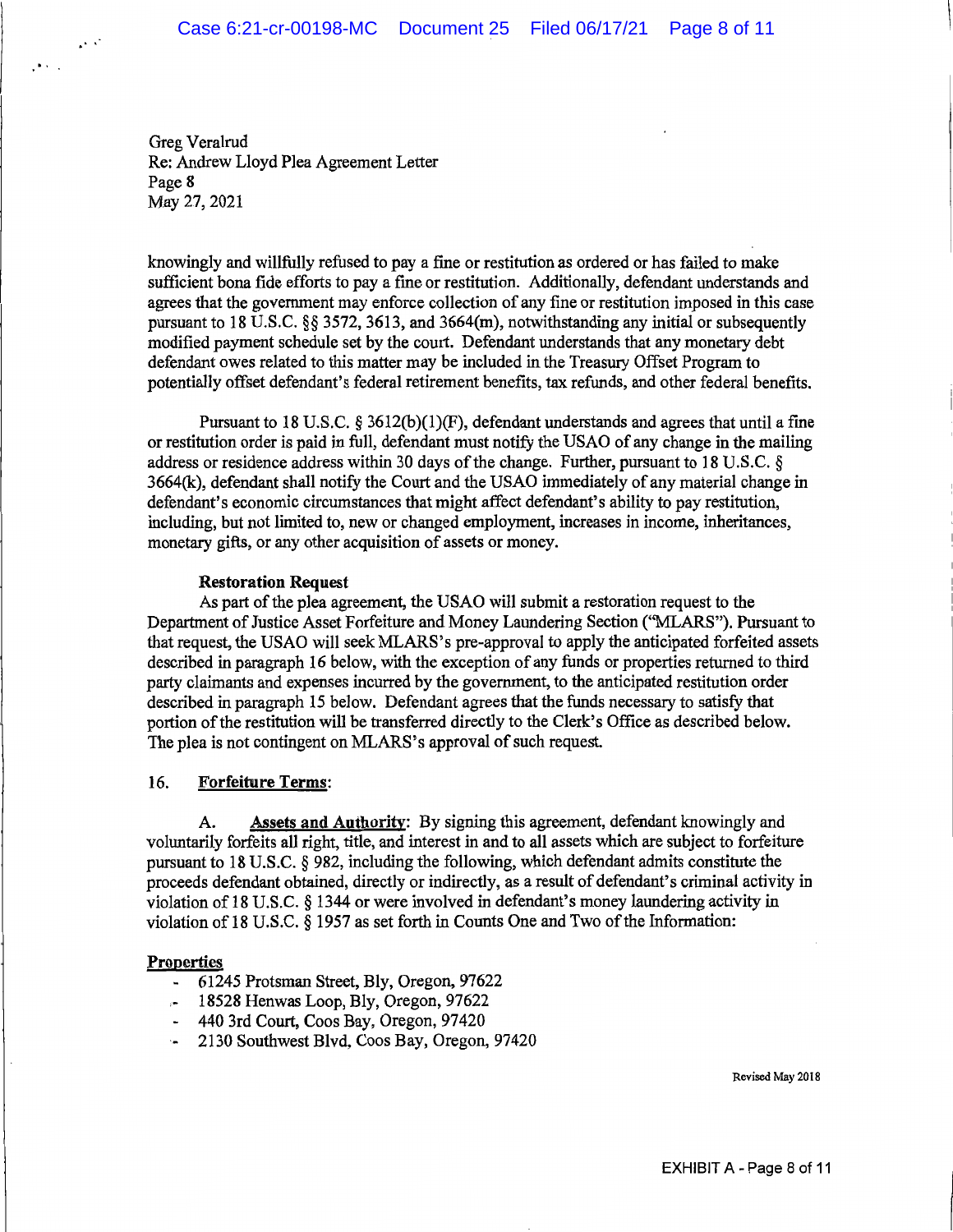Greg Veralrud Re: Andrew Lloyd Plea Agreement Letter Page 9 May 27, 2021

- 362 N. Elliott Street, Coquille, Oregon, 97423
- 421 E. First Street, Dorris, California, 96023
- 340 Martin Street, Klamath Falls, Oregon, 97601
- 349 Martin Street, Klamath Falls, Oregon, 97601
- $\approx$  2047 Etna Street, Klamath Falls, Oregon, 97603
- 9728 Ben Kerns Road, Klamath Falls, Oregon, 97601
- 226 Adams Street, Myrtle Creek, Oregon, 97457
- 997 Cornutt Street, Myrtle Creek, Oregon, 97457
- 195 SE Mill Street, Myrtle Creek, Oregon, 97457
- 205 SE Mill Street, Myrtle Creek, Oregon, 97457
- 644 8th Street, Myrtle Point, Oregon, 97458
- 117 SE Hoover Avenue, Roseburg, Oregon, 97470
- 1751 SE Main Street, Roseburg, Oregon, 97470
- 173 E. Everett Avenue, Sutherlin, Oregon, 97479  $\overline{\phantom{a}}$
- 191 W. Second Ave, Sutherlin, Oregon, 97479
- 177 NW 6th Street, Toledo, Oregon, 97391  $\blacksquare$
- ,., 513 SE East Slope Road, Toledo, Oregon, 97391
- 876 NE Highway 20, Toledo, Oregon, 97391
- 150 SE Mill Street, Myrtle Creek, Oregon, 97457  $\overline{a}$
- 1771 SE Main Street, Roseburg, Oregon, 97470
- 1303 SE Strong Avenue, Roseburg, Oregon, 97470

### **Securities**

...

 $\mathbf{p}^{\mathbf{a}}$  and  $\mathbf{q}$ 

- All funds and securities contained in Charles Schwab account number ending in 4724 in the name of Andrew Lloyd and Nancy Ellen Lloyd, previously seized in Case No. 6:21- MC-00007, except for 290 shares of Tesla, Inc. stock; and
- All funds and securities contained in Fidelity Brokerage Services, LLC account number ending 7802 in the name of Andrew Lloyd, previously seized in Case No. 6:21-MC-00265.

As to the above-listed properties, defendant admits and acknowledges that defendant is the sole owner of the properties. Defendant admits he used EIDL and PPP loan funds to purchase the properties, and in some cases, used nominees, which included individuals, entities, and trusts, to complete the purchase. Defendant admits that in several cases, defendant purchased a property under his own name, or a nominee's name, and later transferred that property to another name or nominee. Defendant admits he maintained ultimate control of the properties and instructed the nominees to purchase and/or transfer these properties on his behalf.

**B. Agreement to Civil Forfeiture:** Defendant agrees not to file a claim or withdraw any claim already filed to any of the listed property in any civil proceeding, administrative or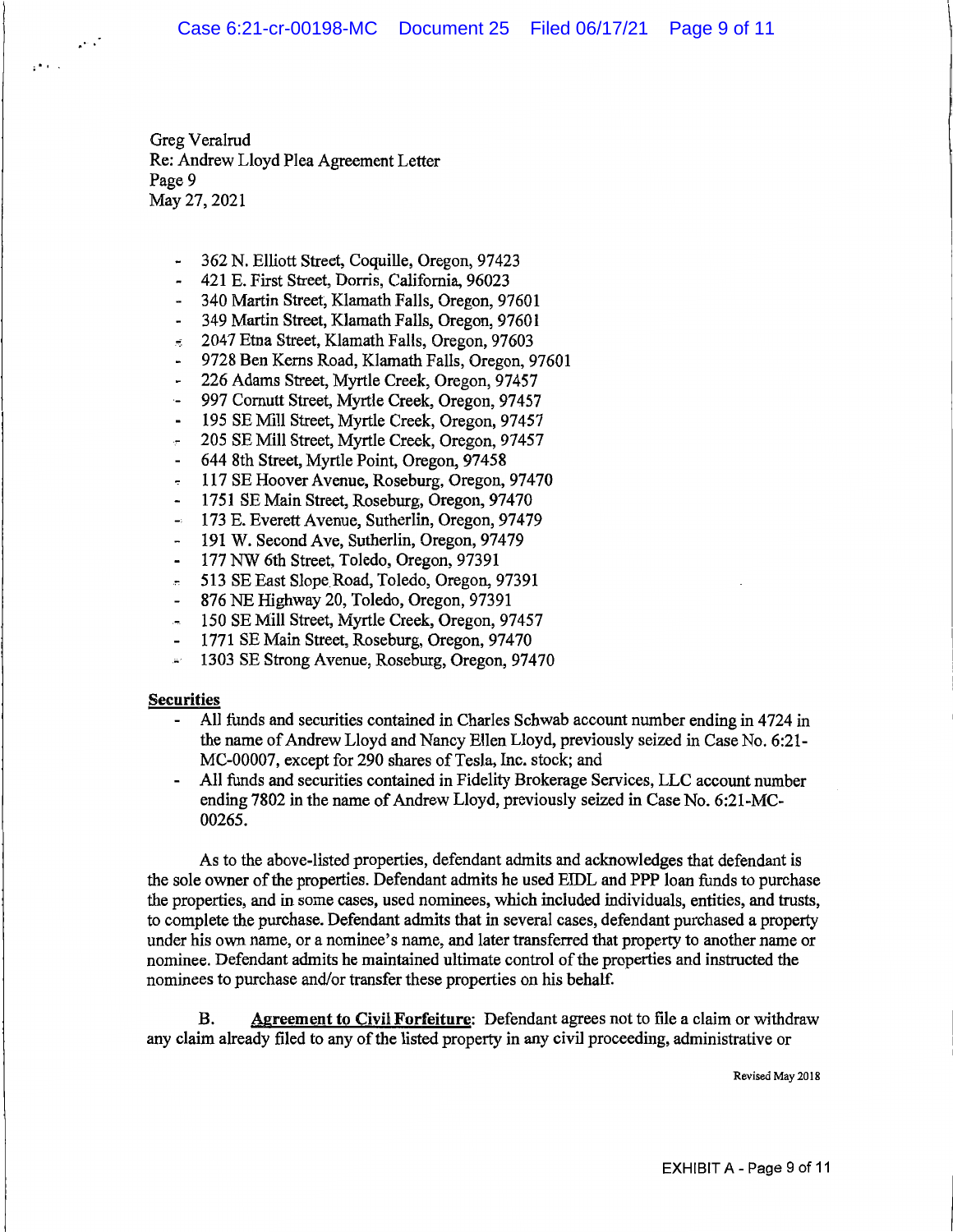Greg Veralrud Re: Andrew Lloyd Plea Agreement Letter Page 10 May 27, 2021

 $\sim$   $\sim$ 

 $\mu$  and  $\mu$ 

judicial, which has been or may be initiated. Defendant further waives the right to notice of any forfeiture proceeding involving this property and agrees not to assist others in filing a claim in any forfeiture proceeding.

C. No Alteration or Satisfaction: Defendant knowingly and voluntarily waives the right to a jury trial on the forfeiture of assets. Defendant knowingly and voluntarily waives all constitutional, legal, and equitable defenses to the forfeiture of these assets, including any claim or defense under the Eighth Amendment to the United States Constitution, and any rights under Rule 32.2 of the Federal Rules of Criminal Procedure. Defendant further agrees forfeiture of defendant's assets shall not be treated as satisfaction of any fine, restitution, cost of imprisonment, or any other penalty this Court may impose upon defendant in addition to forfeiture.

D. **Title Assistance:** Defendant agrees to fully assist the USAO in the forfeiture of the listed assets and to take whatever steps are necessary to pass clear title to the United States, including but not limited to surrender of title and execution of any documents necessary to transfer defendant's interest in any of the above property to the United States, and assist in bringing any assets located outside the United States within the jurisdiction of the United States, and taking whatever steps are necessary to ensure that assets subject to forfeiture are not sold, disbursed, wasted, hidden, or otherwise made unavailable for forfeiture.

E. Assets Not Identified: The USAO reserves its right to proceed against any remaining assets not identified either in this agreement or in the civil actions which are being resolved along with this plea of guilty, including any property in which defendant has any interest or control, if said assets, real or personal, tangible or intangible, are subject to forfeiture.

F. Final **Order of Forfeiture:** Defendant agrees not to contest entry of a Final Order of Forfeiture reflecting these forfeiture terms at the conclusion of the criminal case.

G. **Disclosure of Assets:** Defendant agrees to completely and truthfully disclose to law enforcement officials, at a date and time to be set by the USAO, the whereabouts of defendant's ownership interest in, and all other information known to defendant about, all monies, property, or assets of any kind in the possession of defendant or nominees, derived from or acquired as a result of, or involved in, or used to facilitate the commission of defendant's illegal activities, and to complete and deliver to the USAO no later than June 20, 2021 a financial disclosure form listing all of defendant's assets. Defendant understands and acknowledges that the USAO is relying upon defendant's representations in entering into this plea agreement. If those representations are false or inaccurate in any way, the USAO may pursue any and all forfeiture remedies available, may seek to have the plea agreement voided, and may seek to have defendant's sentence enhanced for obstruction of justice pursuant to USSG  $\S 3C1.1$ .